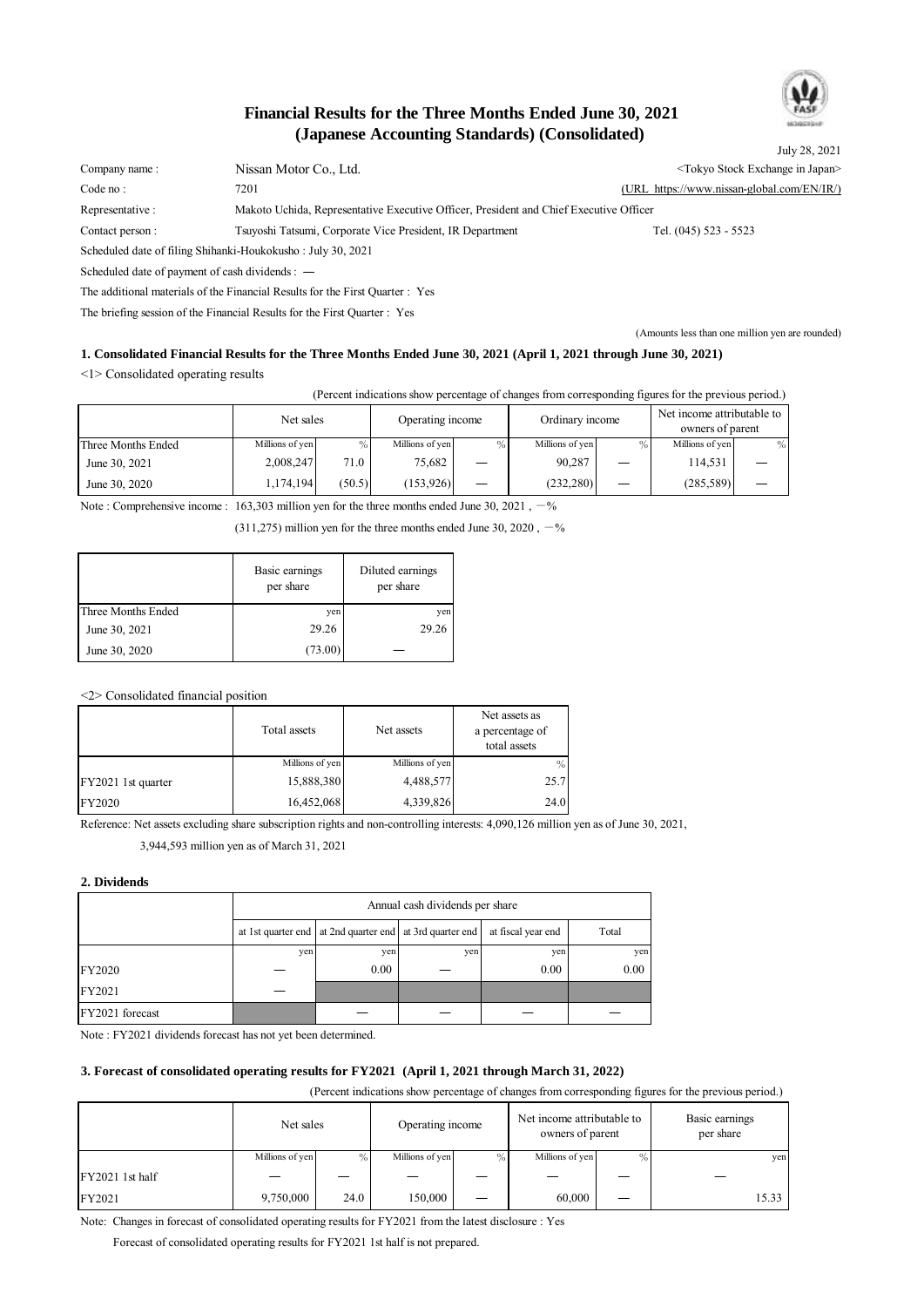#### ※ **Notes**

| $\leq$ 1> Significant changes in scope of consolidated subsidiaries | None |
|---------------------------------------------------------------------|------|
|                                                                     |      |

<2> Adoption of specific accounting policies for quarterly consolidated financial statements : Applicable

Note: See attached page 8 "(4) Notes to quarterly consolidated financial statements - (Adoption of specific accounting policies for quarterly consolidated financial statements) "

<3> Changes in accounting policies, accounting estimation change and restatement

| $\leq$ 3>-1 Changes in accounting policies due to the revision of the accounting standards. | Applicable |
|---------------------------------------------------------------------------------------------|------------|
| $\leq$ 3>-2 Changes in accounting policies except for those in $\leq$ 3>-1                  | None       |
| $\leq$ 3>-3 Changes due to accounting estimation change                                     | None       |
| $\leq$ 3>-4 Restatement                                                                     | None       |

Note: See attached page 8 "(4) Notes to quarterly consolidated financial statements - (Changes in accounting policies) "

<4> Number of shares issued

 $\leq$ 4>-1 Number of shares issued at the end of the period (including treasury stocks)

 $\leq$ 4>-2 Number of treasury stocks at the end of the period

 $<$  4 $>$ -3 The average number of shares issued during the three months ended June 30

| FY2021 1st quarter | 4.220.715.112 shares                    | FY2020 | 4.220.715.112 shares |
|--------------------|-----------------------------------------|--------|----------------------|
| FY2021 1st quarter | 307,616,183 shares                      | FY2020 | 306,650,569 shares   |
| FY2021 1st quarter | 3,913,823,015 shares FY2020 1st quarter |        | 3.912.205.119 shares |

#### ※ **This Quarterly Financial Results report is out of scope of review by certified public accountants or an audit firm**

#### ※ **Explanation regarding the appropriate use of forecast of operating results**

The financial forecast of operating results is based on judgements and estimates that have been made using currently available information.

By nature, such financial forecast is subject to uncertainty and risk. Therefore, the final results might be significantly different from the

aforementioned forecast due to changes in economic environments related to our business, market trends, exchange rate, etc.

For other remarks, please refer to "2. Other Information" on page 13.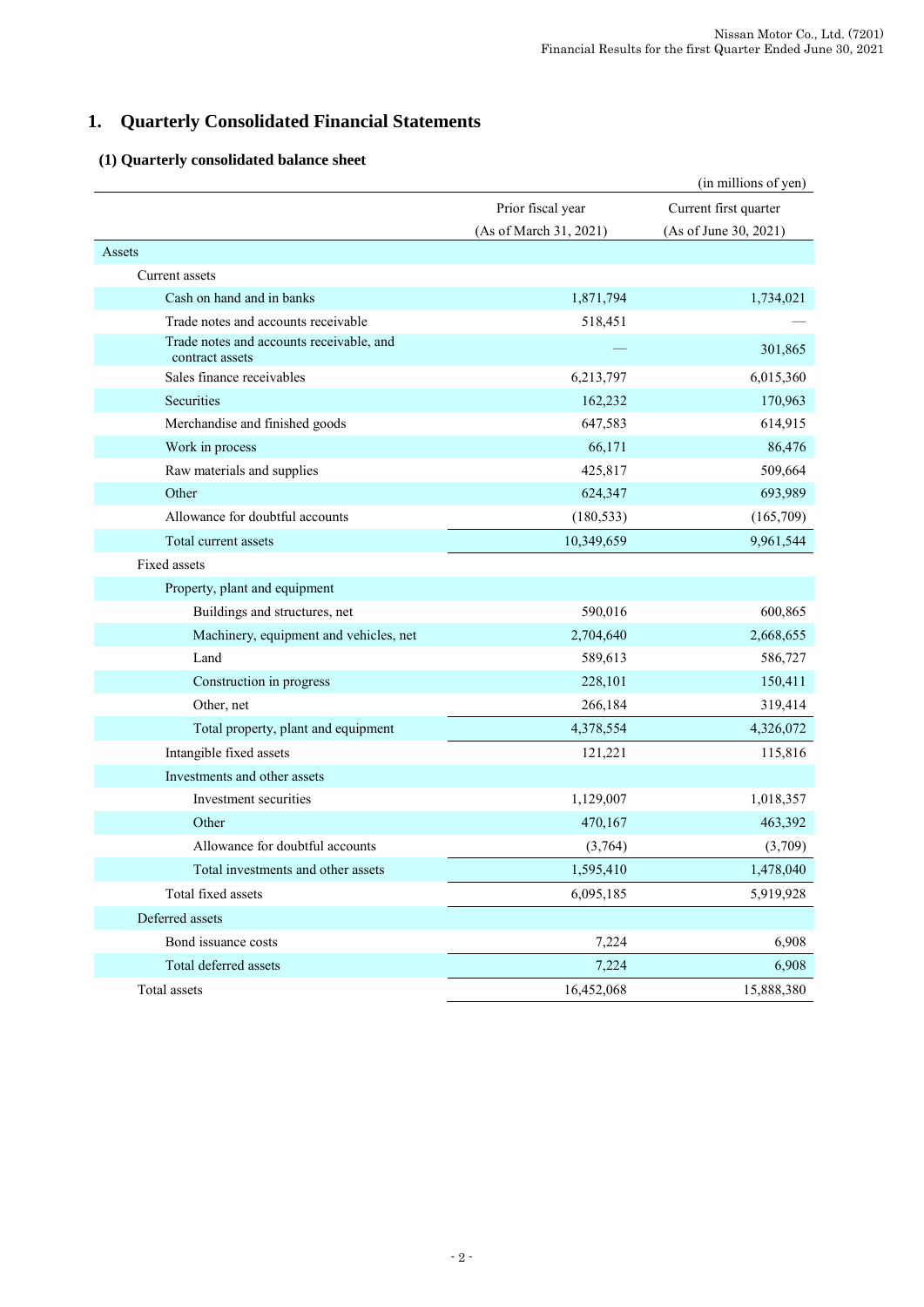|                                                                                                                           |                        | (in millions of yen)  |
|---------------------------------------------------------------------------------------------------------------------------|------------------------|-----------------------|
|                                                                                                                           | Prior fiscal year      | Current first quarter |
|                                                                                                                           | (As of March 31, 2021) | (As of June 30, 2021) |
| Liabilities                                                                                                               |                        |                       |
| Current liabilities                                                                                                       |                        |                       |
| Trade notes and accounts payable                                                                                          | 1,501,972              | 1,151,585             |
| Short-term borrowings                                                                                                     | 1,016,504              | 724,372               |
| Current portion of long-term borrowings                                                                                   | 1,721,797              | 1,952,587             |
| Commercial papers                                                                                                         | 6,749                  | 107,481               |
| Current portion of bonds                                                                                                  | 514,893                | 548,790               |
| Lease obligations                                                                                                         | 43,542                 | 39,833                |
| Accrued expenses                                                                                                          | 1,034,305              | 957,104               |
| Accrued warranty costs                                                                                                    | 101,624                | 99,736                |
| Other                                                                                                                     | 784,996                | 762,741               |
| Total current liabilities                                                                                                 | 6,726,382              | 6,344,229             |
| Long-term liabilities                                                                                                     |                        |                       |
| <b>Bonds</b>                                                                                                              | 2,046,620              | 2,035,035             |
| Long-term borrowings                                                                                                      | 2,173,677              | 1,871,082             |
| Lease obligations                                                                                                         | 75,450                 | 69,681                |
| Accrued warranty costs                                                                                                    | 102,303                | 101,677               |
| Net defined benefit liability                                                                                             | 257,521                | 254,065               |
| Other                                                                                                                     | 730,289                | 724,034               |
| Total long-term liabilities                                                                                               | 5,385,860              | 5,055,574             |
| <b>Total liabilities</b>                                                                                                  | 12,112,242             | 11,399,803            |
| Net assets                                                                                                                |                        |                       |
| Shareholders' equity                                                                                                      |                        |                       |
| Common stock                                                                                                              | 605,814                | 605,814               |
| Capital surplus                                                                                                           | 817,071                | 817,071               |
| Retained earnings                                                                                                         | 3,629,938              | 3,741,880             |
| Treasury stock                                                                                                            | (139, 259)             | (138, 896)            |
| Total shareholders' equity                                                                                                | 4,913,564              | 5,025,869             |
| Accumulated other comprehensive income                                                                                    |                        |                       |
| Unrealized holding gain and loss on securities                                                                            | 61,902                 | 2,170                 |
| Unrealized gain and loss from hedging<br>instruments                                                                      | (10, 639)              | (6, 488)              |
| Adjustment for revaluation of the accounts of the<br>consolidated subsidiaries based on general price<br>level accounting | (36, 498)              | (36,308)              |
| Translation adjustments                                                                                                   | (906, 200)             | (815,771)             |
| Remeasurements of defined benefit plans                                                                                   | (77, 536)              | (79, 346)             |
| Total accumulated other comprehensive income                                                                              | (968, 971)             | (935, 743)            |
| Non-controlling interests                                                                                                 | 395,233                | 398,451               |
| Total net assets                                                                                                          | 4,339,826              | 4,488,577             |
| Total liabilities and net assets                                                                                          | 16,452,068             | 15,888,380            |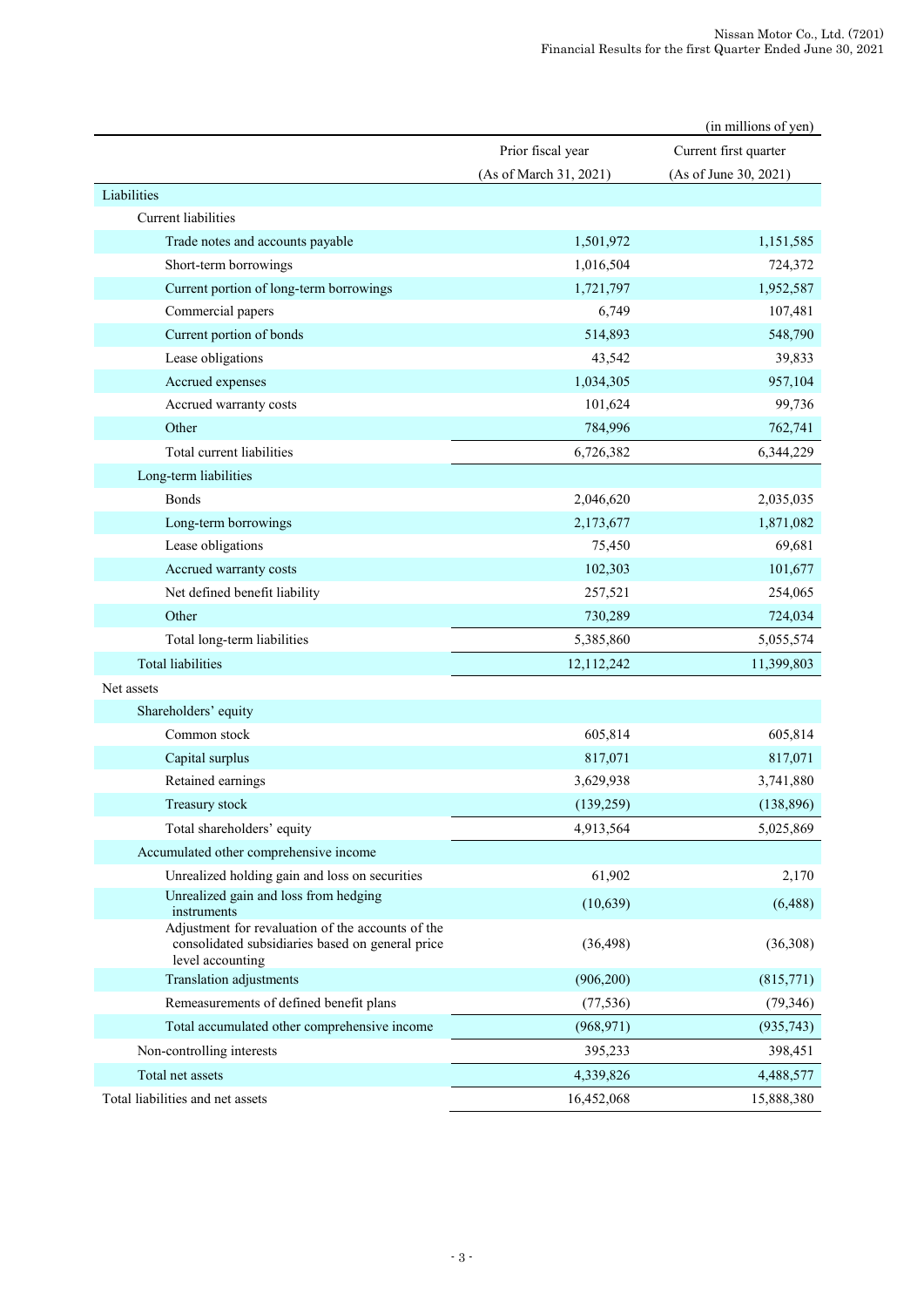# **(2) Quarterly consolidated statement of income and quarterly consolidated statement of comprehensive income**

Three month period ended June 30 Quarterly consolidated statement of income

|                                                                |                     | (in millions of yen)  |
|----------------------------------------------------------------|---------------------|-----------------------|
|                                                                | Prior first quarter | Current first quarter |
|                                                                | (From April 1, 2020 | (From April 1, 2021   |
|                                                                | To June 30, 2020)   | To June 30, 2021)     |
| Net sales                                                      | 1,174,194           | 2,008,247             |
| Cost of sales                                                  | 1,075,574           | 1,676,260             |
| Gross profit                                                   | 98,620              | 331,987               |
| Selling, general and administrative expenses                   |                     |                       |
| Advertising expenses                                           | 31,104              | 56,202                |
| Provision for warranty costs                                   | 14,094              | 25,144                |
| Other selling expenses                                         | 40,113              | 6,261                 |
| Salaries and wages                                             | 90,681              | 95,661                |
| Retirement benefit expenses<br>Provision for doubtful accounts | 4,107<br>16,011     | 1,745                 |
| Other                                                          |                     | (9,637)               |
| Total selling, general and administrative expenses             | 56,436              | 80,929                |
|                                                                | 252,546             | 256,305               |
| Operating income (loss)                                        | (153, 926)          | 75.682                |
| Non-operating income                                           |                     |                       |
| Interest income                                                | 3,884               | 3,069                 |
| Dividends income                                               | 117                 | 2,929                 |
| Equity in earnings of affiliates                               |                     | 18,283                |
| Exchange gain<br>Miscellaneous income                          | 24,921              | 5,788<br>5,366        |
|                                                                | 8,373               |                       |
| Total non-operating income                                     | 37,295              | 35,435                |
| Non-operating expenses                                         |                     |                       |
| Interest expense                                               | 2,970               | 14,087                |
| Equity in losses of affiliates<br>Derivative loss              | 84,655              |                       |
|                                                                | 19,580              | 2,162                 |
| Miscellaneous expenses                                         | 8,444               | 4,581                 |
| Total non-operating expenses                                   | 115,649             | 20,830                |
| Ordinary income (loss)                                         | (232, 280)          | 90,287                |
| Special gains                                                  |                     |                       |
| Gain on sales of fixed assets                                  | 2,545               | 5,009                 |
| Gain on sales of investment securities                         |                     | 76,094                |
| Other                                                          | 6,171               | 7,115                 |
| Total special gains                                            | 8,716               | 88,218                |
| Special losses                                                 |                     |                       |
| Loss on sales of fixed assets                                  | 368                 | 1,494                 |
| Loss on disposal of fixed assets                               | 870                 | 1,144                 |
| Loss on sales of investment securities                         |                     | 1,822                 |
| Special addition to retirement benefits                        | 40,085              | 2,565                 |
| Other                                                          | 39,712              | 941                   |
| Total special losses                                           | 81,035              | 7,966                 |
| Income (loss) before income taxes                              | (304, 599)          | 170,539               |
| Income taxes                                                   | (20, 303)           | 48,835                |
| Net income (loss)                                              | (284, 296)          | 121,704               |
| Net income attributable to non-controlling interests           | 1,293               | 7,173                 |
| Net income (loss) attributable to owners of parent             | (285, 589)          | 114,531               |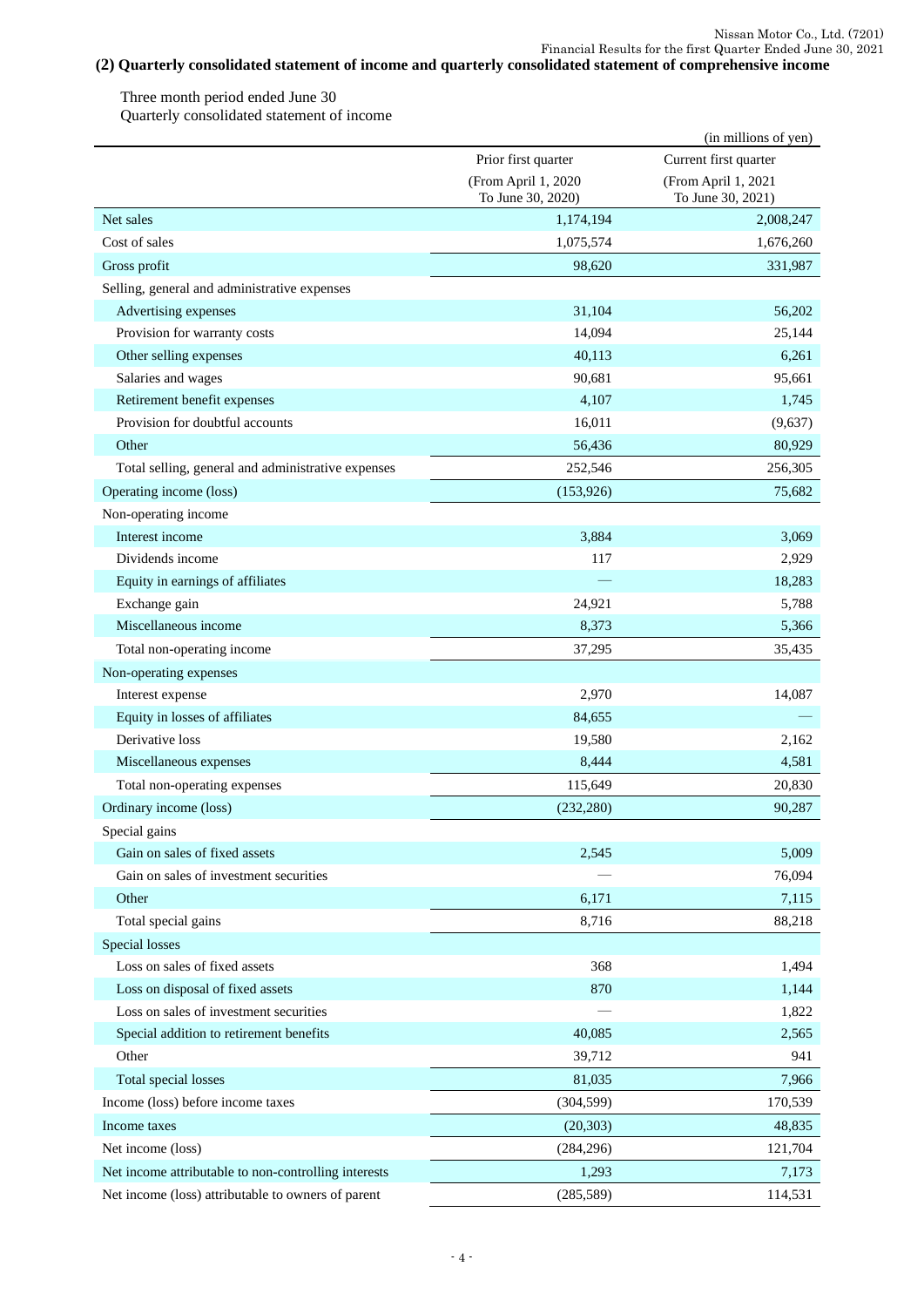Quarterly consolidated statement of comprehensive income

|                                                                                                                           |                                           | (in millions of yen)                     |
|---------------------------------------------------------------------------------------------------------------------------|-------------------------------------------|------------------------------------------|
|                                                                                                                           | Prior first quarter                       | Current first quarter                    |
|                                                                                                                           | (From April 1, 2020)<br>To June 30, 2020) | (From April 1, 2021<br>To June 30, 2021) |
| Net income (loss)                                                                                                         | (284, 296)                                | 121,704                                  |
| Other comprehensive income                                                                                                |                                           |                                          |
| Unrealized holding gain and loss on securities                                                                            | 19,016                                    | (60, 181)                                |
| Unrealized gain and loss from hedging instruments                                                                         | (821)                                     | 3,906                                    |
| Adjustment for revaluation of the accounts of the<br>consolidated subsidiaries based on general price level<br>accounting | 690                                       | 196                                      |
| Translation adjustments                                                                                                   | (8, 871)                                  | 66,524                                   |
| Remeasurements of defined benefit plans                                                                                   | 4,495                                     | (1,420)                                  |
| The amount for equity method company portion                                                                              | (41, 488)                                 | 32,574                                   |
| Total other comprehensive income                                                                                          | (26,979)                                  | 41,599                                   |
| Comprehensive income                                                                                                      | (311,275)                                 | 163,303                                  |
| (Breakdown of comprehensive income)                                                                                       |                                           |                                          |
| Comprehensive income attributable to owners of parent                                                                     | (310, 367)                                | 147,759                                  |
| Comprehensive income attributable to non-controlling<br>interests                                                         | (908)                                     | 15,544                                   |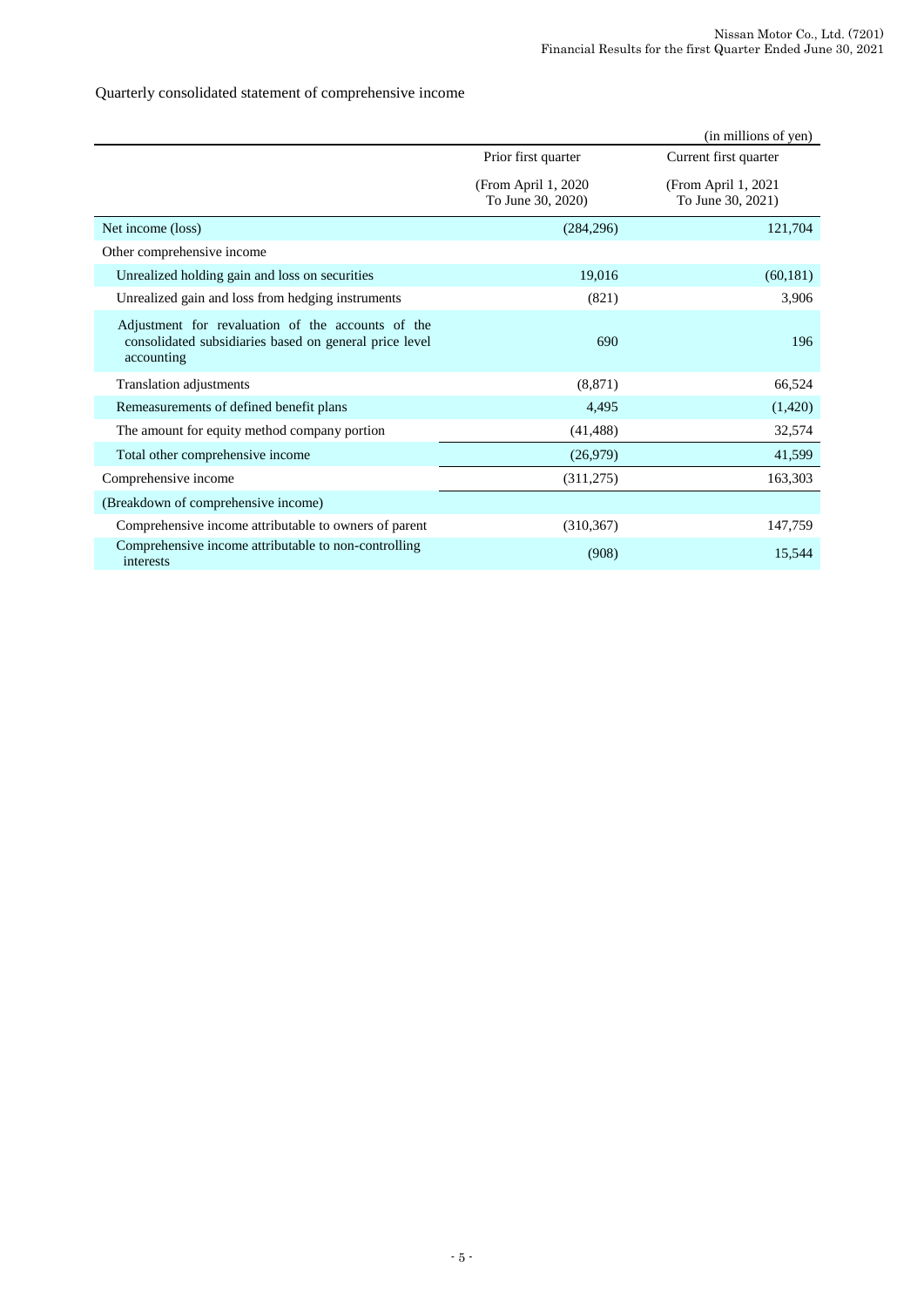## **(3) Quarterly consolidated statement of cash flows**

|                                                                                      |                                          | (in millions of yen)                     |
|--------------------------------------------------------------------------------------|------------------------------------------|------------------------------------------|
|                                                                                      | Prior first quarter                      | Current first quarter                    |
|                                                                                      | (From April 1, 2020<br>To June 30, 2020) | (From April 1, 2021<br>To June 30, 2021) |
| Cash flows from operating activities                                                 |                                          |                                          |
| Income (loss) before income taxes                                                    | (304, 599)                               | 170,539                                  |
| Depreciation and amortization (for fixed assets excluding<br>leased vehicles)        | 60,495                                   | 69,677                                   |
| Depreciation and amortization (for long term prepaid expenses)                       | 13,325                                   | 9,488                                    |
| Depreciation and amortization (for leased vehicles)                                  | 120,685                                  | 92,065                                   |
| Increase (decrease) in allowance for doubtful accounts                               | (1,112)                                  | (16,739)                                 |
| Interest and dividends income                                                        | (4,001)                                  | (5,998)                                  |
| Interest expense                                                                     | 43,089                                   | 45,972                                   |
| Equity in losses (earnings) of affiliates                                            | 84,655                                   | (18, 283)                                |
| Loss (gain) on sales of fixed assets                                                 | (2,177)                                  | (3,515)                                  |
| Loss on disposal of fixed assets                                                     | 870                                      | 1,144                                    |
| Loss (gain) on sales of investment securities                                        |                                          | (74, 272)                                |
| Decrease (increase) in trade notes and accounts receivable                           | 45,841                                   |                                          |
| Decrease (increase) in trade notes and accounts receivable, and<br>contract assets   |                                          | 216,537                                  |
| Decrease (increase) in sales finance receivables                                     | 521,271                                  | 242,001                                  |
| Decrease (increase) in inventories                                                   | 147,018                                  | 16,322                                   |
| Increase (decrease) in trade notes and accounts payable                              | (636,065)                                | (443,031)                                |
| Retirement benefit expenses                                                          | 7,324                                    | (2,895)                                  |
| Payments related to net defined benefit assets and liabilities                       | (4,078)                                  | (6,289)                                  |
| Other                                                                                | (7, 834)                                 | (29, 482)                                |
| Subtotal                                                                             | 84,707                                   | 263,241                                  |
| Interest and dividends received                                                      | 5,083                                    | 3,771                                    |
| Proceeds from dividends income from affiliates accounted for<br>by equity method     | 1,131                                    | 412                                      |
| Interest paid                                                                        | (40,718)                                 | (34,277)                                 |
| Income taxes paid                                                                    | (29, 664)                                | (21, 415)                                |
| Net cash provided by (used in) operating activities                                  | 20,539                                   | 211,732                                  |
| Cash flows from investing activities                                                 |                                          |                                          |
| Net decrease (increase) in short-term investments                                    |                                          | 317                                      |
| Purchase of fixed assets                                                             | (108, 196)                               | (89,366)                                 |
| Proceeds from sales of fixed assets                                                  | 4,516                                    | 13,266                                   |
| Purchase of leased vehicles                                                          | (146,901)                                | (257, 972)                               |
| Proceeds from sales of leased vehicles                                               | 137,823                                  | 204,334                                  |
| Payments of long-term loans receivable                                               | (8)                                      | (14)                                     |
| Collection of long-term loans receivable                                             | 76                                       | 49                                       |
| Purchase of investment securities                                                    |                                          | (6,504)                                  |
| Proceeds from sales of investment securities                                         | 623                                      | 149,987                                  |
| Proceeds from sales of subsidiaries resulting in change in scope<br>of consolidation |                                          | 154                                      |
| Net decrease (increase) in restricted cash                                           | (94, 121)                                | (94,040)                                 |
| Other                                                                                | 103                                      | 567                                      |
| Net cash provided by (used in) investing activities                                  | (206, 085)                               | (79, 222)                                |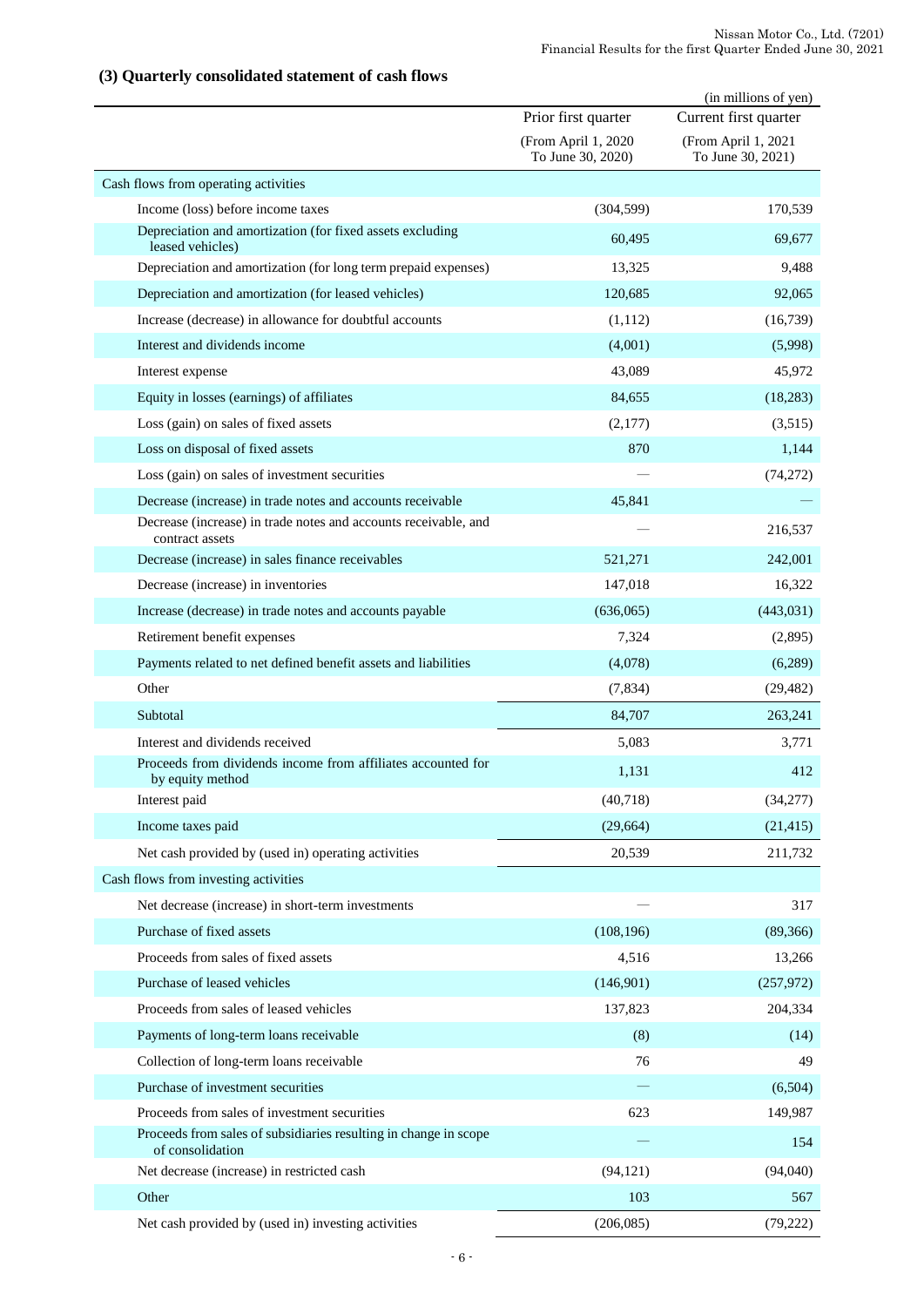|                                                               |                                          | (in millions of yen)                     |
|---------------------------------------------------------------|------------------------------------------|------------------------------------------|
|                                                               | Prior first quarter                      | Current first quarter                    |
|                                                               | (From April 1, 2020<br>To June 30, 2020) | (From April 1, 2021<br>To June 30, 2021) |
| Cash flows from financing activities                          |                                          |                                          |
| Net increase (decrease) in short-term borrowings              | (347, 267)                               | (207, 917)                               |
| Proceeds from long-term borrowings                            | 896,849                                  | 293,229                                  |
| Proceeds from issuance of bonds                               | 22,912                                   | 31,705                                   |
| Repayments of long-term borrowings                            | (404, 864)                               | (372, 539)                               |
| Redemption of bonds                                           | (148, 284)                               | (25,000)                                 |
| Proceeds from non-controlling shareholders                    | 2,877                                    |                                          |
| Repayments of lease obligations                               | (11, 575)                                | (12, 131)                                |
| Cash dividends paid to non-controlling interests              | (472)                                    | (463)                                    |
| Net cash provided by (used in) financing activities           | 10,176                                   | (293, 116)                               |
| Effects of exchange rate changes on cash and cash equivalents | (6,877)                                  | 25,229                                   |
| Increase (decrease) in cash and cash equivalents              | (182, 247)                               | (135, 377)                               |
| Cash and cash equivalents at beginning of the period          | 1,642,981                                | 2,034,026                                |
| Increase due to inclusion in consolidation                    |                                          | 4,799                                    |
| Cash and cash equivalents at end of the period                | 1,460,734                                | 1,903,448                                |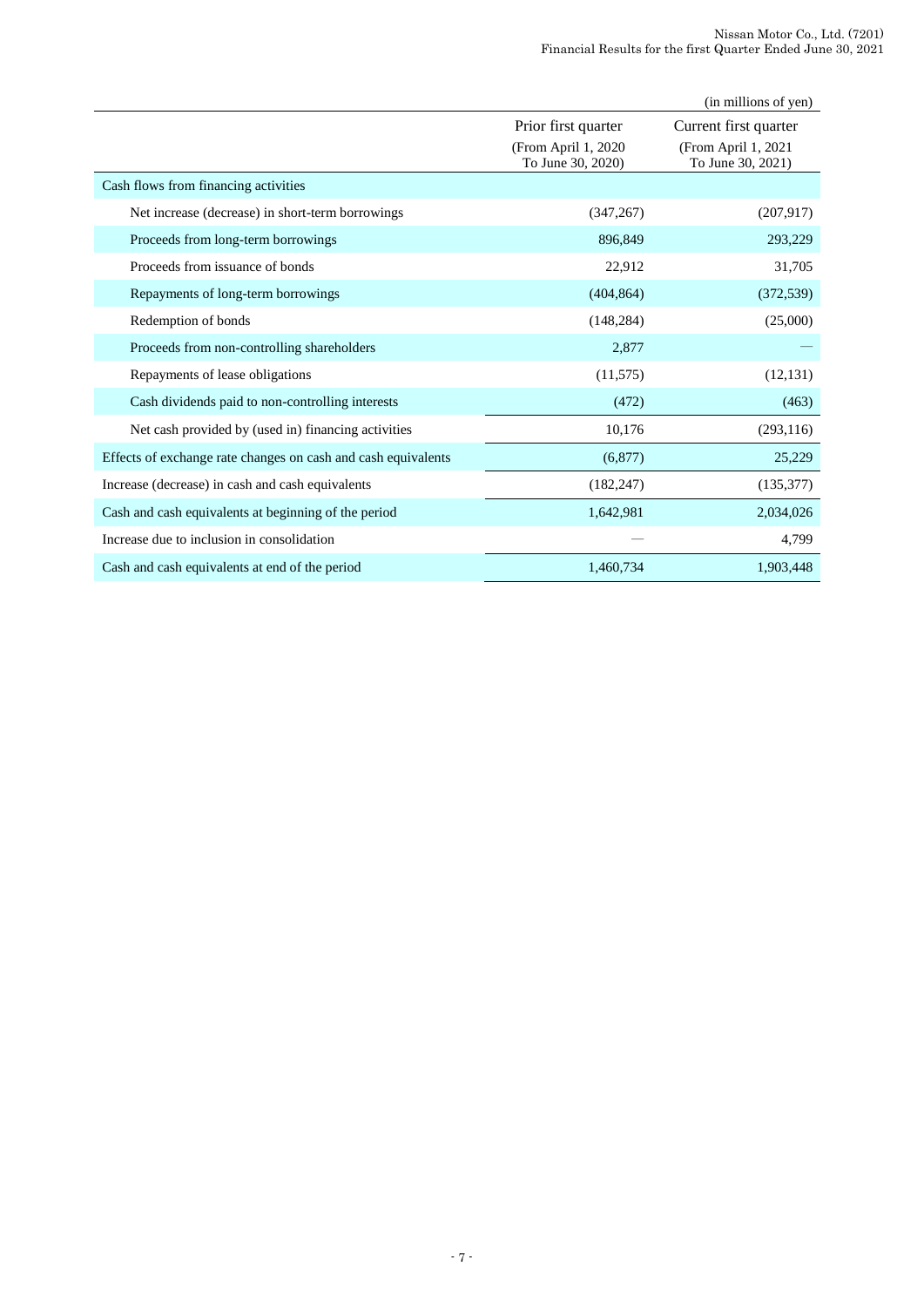### **(4) Notes to quarterly consolidated financial statements**

### **(Notes to events and conditions which indicate there could be substantial doubt about going concern assumption)**

None

### **(Note to significant changes in shareholders' equity)**

None

### **(Adoption of specific accounting policies for quarterly consolidated financial statements)**

Calculation of tax expense

Income taxes are determined based on the amount of income before income taxes for the current first quarter ended June 30, 2021 multiplied by the effective tax rate, after adoption of tax-effect accounting, estimated for the entire fiscal year ending March 31, 2022.

Deferred income taxes are included in income taxes.

### **(Changes in accounting policies)**

(1) Accounting Standards Board of Japan (ASBJ) Statement No. 29 *"Accounting Standard for Revenue Recognition" "Accounting Standard for Revenue Recognition"* (ASBJ Statement No. 29, March 31, 2020. Hereinafter "Revenue Recognition Standard") and related guidelines have been adopted from the beginning of the current first quarter. In line with this adoption, revenue is recognized upon the transfer of controls for promised goods or services to customers in an amount that reflects the consideration to which they expect to be entitled in exchange for those goods or services.

The main effects of the adoption of the Revenue Recognition Standard are as follows: the timing of revenue recognition for retail sales of vehicles at domestic sales subsidiaries was changed from the time of registration to the time of delivery to customers, and the transactions in which domestic subsidiaries act as agents, revenue was previously recognized at the total amount of consideration received from the customer, but has changed to recognizing revenue at the net amount received from the customer less the amount paid to the supplier.

In adopting the Revenue Recognition Standard, in accordance with the transitional treatment set forth in the proviso of Article 84 of the Revenue Recognition Standard, the cumulative effect of retrospective application of the standards prior to the beginning of the current first quarter was added to or subtracted from retained earnings at the beginning of the current first quarter.

As a result, net sales increased by ¥12,399 million, cost of sales increased by ¥6,694 million and income before income taxes for the current first quarter increased by ¥5,671 million. In addition, the balance of retained earnings at the beginning of the current first quarter decreased by ¥8,828 million.

As a result of the adoption of the Revenue Recognition Standard, "Trade notes and accounts receivable" which was presented in "Current assets" of the consolidated balance sheet for the previous fiscal year, is included in "Trade notes and accounts receivable, and contract assets" from the first quarter of the current fiscal year. In accordance with the transitional treatment set forth in Article 89-2 of the Revenue Recognition Standard, consolidated financial statements for past periods have not been reclassified using the new presentation method.

(2) Accounting Standards Board of Japan (ASBJ) Statement No. 30 *"Accounting Standard for Fair Value Measurement" "Accounting Standard for Fair Value Measurement"* (ASBJ Statement No. 30, July 4, 2019) and other standards have been adopted from the beginning of the current first quarter, and in accordance with the transitional treatment set forth in Article 19 of *"Accounting Standard for Fair Value Measurement"* and Article 44-2 of *"Accounting Standard for Financial Instruments"* (ASBJ Statement No. 10, July 4, 2019), the Company will continue to apply new accounting policies prescribed by *"Accounting Standard for Fair Value Measurement"* and other standards into the future. The effects of this adoption on the quarterly consolidated financial statements are immaterial.

### **(Additional information)**

Adoption of tax effect accounting for the transition from the consolidated taxation system to the group tax sharing system

The Company and some of its domestic subsidiaries have adopted "*Practical Solution on the Treatment of Tax Effect Accounting for the Transition from the Consolidated Taxation System to the Group Tax Sharing System*" (PITF No. 39, March 31, 2020) and deferred tax assets and liabilities are based on tax law provisions in place prior to the revision prescribing transition from the consolidated taxation system to the group tax sharing system (Act No. 8 of 2020).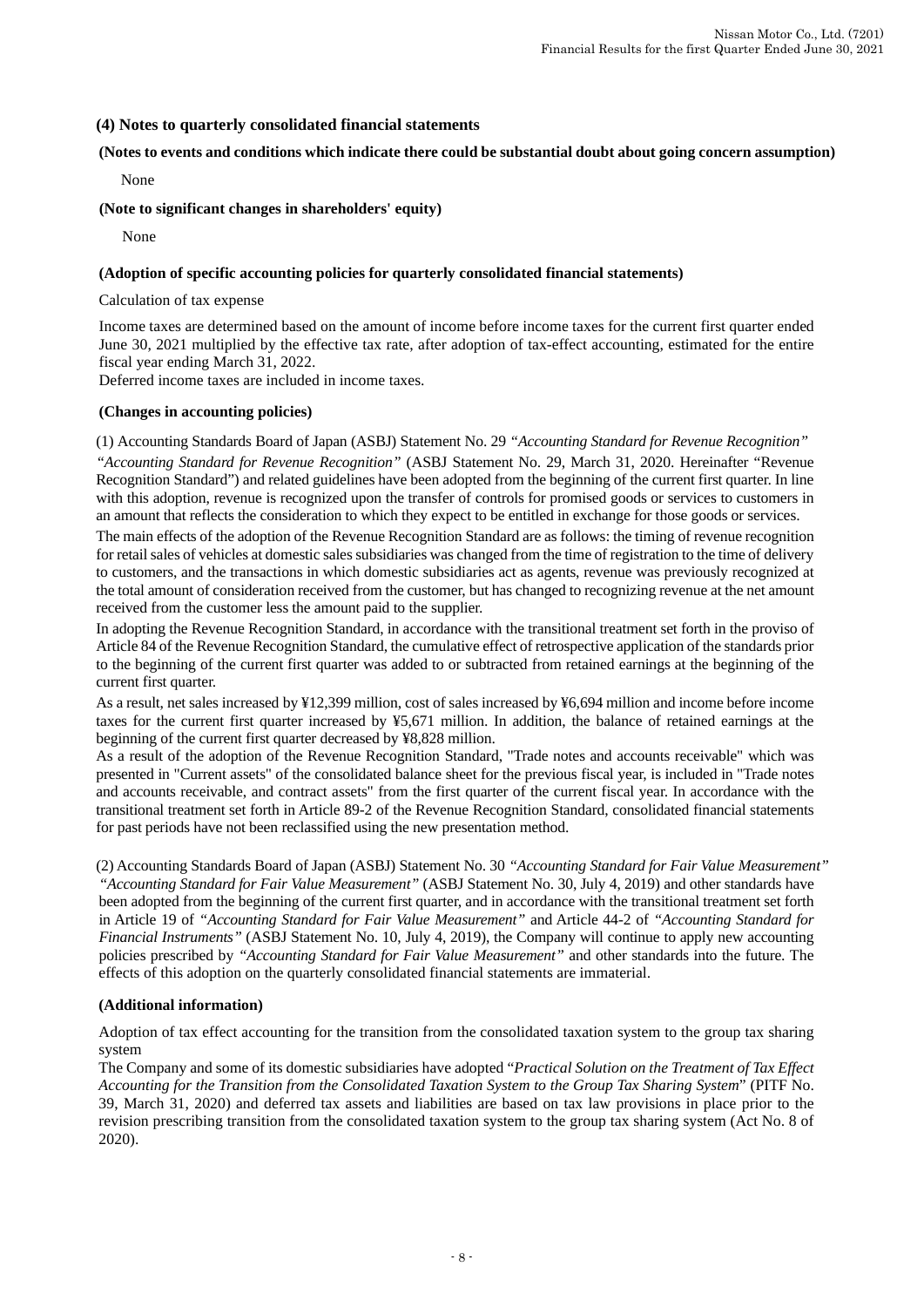## **(Segment information)**

# 【**Current first quarter segment information**】

## 〔**Net sales and profits or losses by reportable segments**〕

Prior first quarter (From April 1, 2020 To June 30, 2020)

| $1101$ mot quarter (110m steps it such 10 cane 50, 2020) |            |                           |           |                               |                      |  |  |  |
|----------------------------------------------------------|------------|---------------------------|-----------|-------------------------------|----------------------|--|--|--|
|                                                          |            |                           |           |                               | (in millions of yen) |  |  |  |
|                                                          |            | Reportable segments       |           | Elimination of                | Prior                |  |  |  |
|                                                          | Automobile | <b>Sales</b><br>financing | Total     | inter-segment<br>transactions | first quarter        |  |  |  |
| Net sales                                                |            |                           |           |                               |                      |  |  |  |
| Sales to third parties                                   | 919,758    | 254,436                   | 1,174,194 |                               | 1,174,194            |  |  |  |
| Inter-segment sales or<br>transfers                      | 24,838     | 9,435                     | 34,273    | (34,273)                      |                      |  |  |  |
| Total                                                    | 944,596    | 263,871                   | 1,208,467 | (34,273)                      | 1,174,194            |  |  |  |
| Segment profits (losses)                                 | (222, 025) | 63,045                    | (158,980) | 5,054                         | (153,926)            |  |  |  |

Current first quarter (From April 1, 2021 To June 30, 2021)

| . .                                 |            |                           |           |                               | (in millions of yen) |  |
|-------------------------------------|------------|---------------------------|-----------|-------------------------------|----------------------|--|
|                                     |            | Reportable segments       |           | Elimination of                | Current              |  |
|                                     | Automobile | <b>Sales</b><br>financing | Total     | inter-segment<br>transactions | first quarter        |  |
| Net sales                           |            |                           |           |                               |                      |  |
| Sales to third parties              | 1,745,525  | 262,722                   | 2,008,247 |                               | 2008,247             |  |
| Inter-segment sales or<br>transfers | 18,534     | 8,353                     | 26,887    | (26, 887)                     |                      |  |
| Total                               | 1,764,059  | 271,075                   | 2,035,134 | (26, 887)                     | 2,008,247            |  |
| Segment profits (losses)            | (28,078)   | 97,698                    | 69,620    | 6,062                         | 75,682               |  |

Notes: 1. Main products of each business segment

- (1) Automobile : passenger cars, commercial vehicles, manufacturing parts for overseas production, etc.
- (2) Sales financing : credit, lease, etc.

2. In principle, the accounting method for the reportable segments is the same as basis of preparation for the quarterly consolidated financial statements. The segment profits are based on operating income. Inter-segment sales are based on the price in arms-lengths transaction.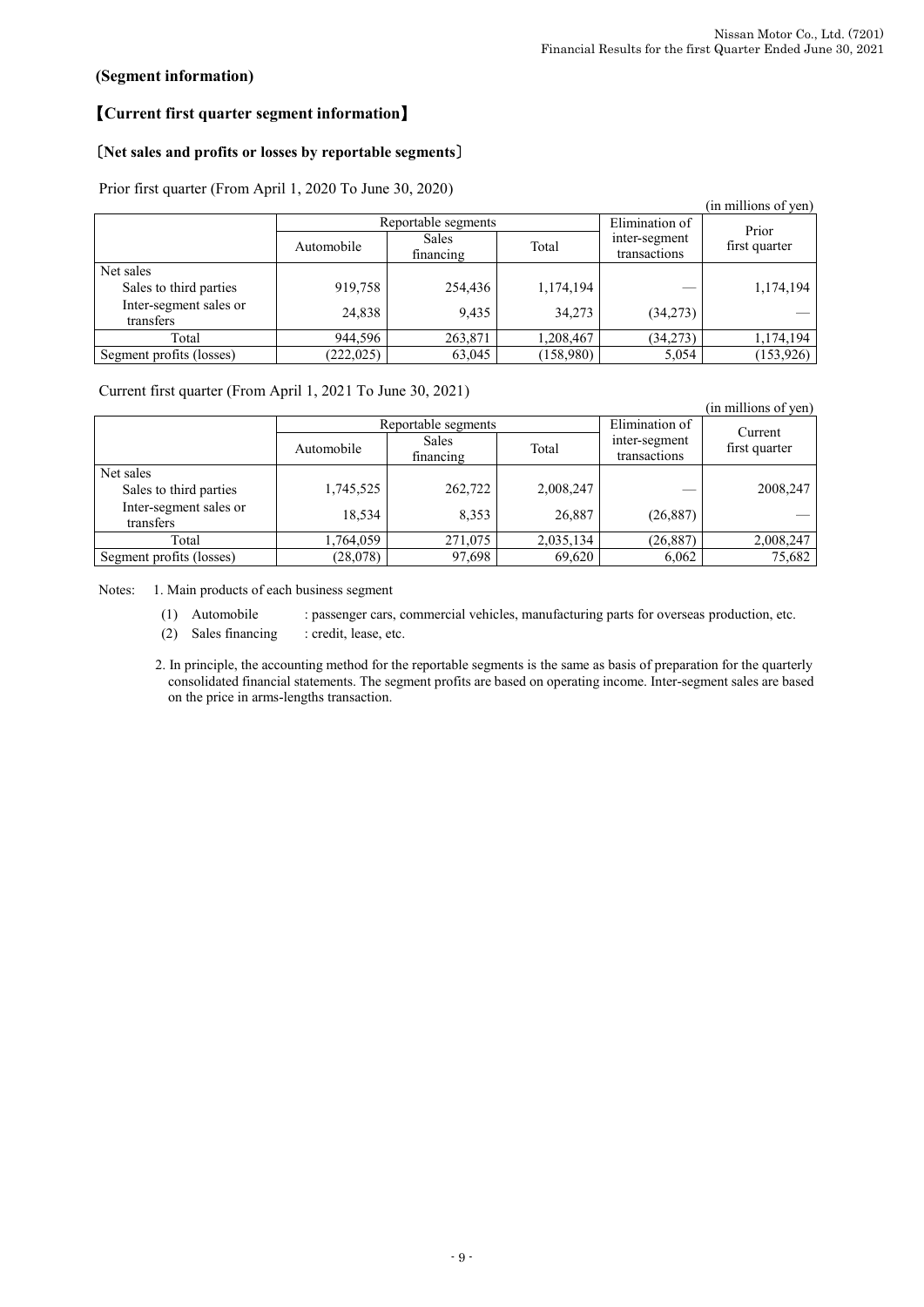### [**Consolidated Financial Statements by Business Segments**]

\*Regarding summarized quarterly consolidated statements of income and summarized quarterly consolidated statements of cash flows for the prior fiscal year, the Sales financing segment consists of NISSAN FINANCIAL SERVICES CO., LTD. (Japan), Nissan Motor Acceptance Corporation (U.S.A.), NR FINANCE MEXICO, S.A. de C.V. (Mexico), Dongfeng Nissan Auto Finance Co., Ltd. (China),10 other companies and the sales finance operations of Nissan Canada, Inc. (Canada).

\*Regarding summarized quarterly consolidated statements of income and summarized quarterly consolidated statements of cash flows for the current fiscal year, the Sales financing segment consists of NISSAN FINANCIAL SERVICES CO., LTD. (Japan), Nissan Motor Acceptance Company LLC (U.S.A.), NR FINANCE MEXICO, S.A. de C.V. (Mexico), Dongfeng Nissan Auto Finance Co., Ltd. (China), 10 other companies and the sales finance operations of Nissan Canada, Inc. (Canada).

\*The financial data in the Automobile & Eliminations represent the differences between the consolidated figures and those for the Sales financing segment.

|                                                       |                                                                 |                                                                   |                                                                 |                                                                   |                                                                 | (in millions of yen)                                              |  |
|-------------------------------------------------------|-----------------------------------------------------------------|-------------------------------------------------------------------|-----------------------------------------------------------------|-------------------------------------------------------------------|-----------------------------------------------------------------|-------------------------------------------------------------------|--|
|                                                       |                                                                 | Automobile & Eliminations                                         |                                                                 | Sales financing                                                   | Consolidated total                                              |                                                                   |  |
|                                                       | Prior first quarter<br>(From April 1, 2020<br>To June 30, 2020) | Current first quarter<br>(From April 1, 2021<br>To June 30, 2021) | Prior first quarter<br>(From April 1, 2020<br>To June 30, 2020) | Current first quarter<br>(From April 1, 2021<br>To June 30, 2021) | Prior first quarter<br>(From April 1, 2020<br>To June 30, 2020) | Current first quarter<br>(From April 1, 2021<br>To June 30, 2021) |  |
| <b>Net sales</b>                                      | 910.323                                                         | 1,737,172                                                         | 263,871                                                         | 271,075                                                           | 1.174.194                                                       | 2,008,247                                                         |  |
| Cost of sales                                         | 904,741                                                         | 1,501,903                                                         | 170,833                                                         | 174,357                                                           | 1,075,574                                                       | 1,676,260                                                         |  |
| <b>Gross profit</b>                                   | 5,582                                                           | 235,269                                                           | 93,038                                                          | 96,718                                                            | 98,620                                                          | 331,987                                                           |  |
| Operating income as a percentage<br>of net sales      | $(23.8\%)$                                                      | $(1.3\%)$                                                         | 23.9%                                                           | 36.0%                                                             | $(13.1\%)$                                                      | 3.8%                                                              |  |
| <b>Operating income (loss)</b>                        | (216,971)                                                       | (22,016)                                                          | 63,045                                                          | 97,698                                                            | (153, 926)                                                      | 75,682                                                            |  |
| Financial income / expenses, net                      | 1,007                                                           | (8,081)                                                           | 24                                                              | (8)                                                               | 1,031                                                           | (8,089)                                                           |  |
| Other non-operating income and<br>expenses, net       | (80, 462)                                                       | 18,207                                                            | 1,077                                                           | 4,487                                                             | (79, 385)                                                       | 22,694                                                            |  |
| <b>Ordinary income (loss)</b>                         | (296, 426)                                                      | (11,890)                                                          | 64,146                                                          | 102,177                                                           | (232, 280)                                                      | 90,287                                                            |  |
| Income (loss) before income<br>taxes                  | (368, 460)                                                      | 64,893                                                            | 63,861                                                          | 105,646                                                           | (304, 599)                                                      | 170,539                                                           |  |
| Net income (loss) attributable<br>to owners of parent | (325, 747)                                                      | 48,577                                                            | 40,158                                                          | 65,954                                                            | (285, 589)                                                      | 114,531                                                           |  |

### **1) Summarized quarterly consolidated statements of income by business segments**

### **2) Summarized quarterly consolidated statements of cash flows by business segments**

| (in millions of yen)                                             |                                                                  |                                                                   |                                                                  |                                                                   |                                                                  |                                                                   |  |
|------------------------------------------------------------------|------------------------------------------------------------------|-------------------------------------------------------------------|------------------------------------------------------------------|-------------------------------------------------------------------|------------------------------------------------------------------|-------------------------------------------------------------------|--|
|                                                                  |                                                                  | Automobile & Eliminations                                         |                                                                  | Sales financing                                                   | Consolidated total                                               |                                                                   |  |
|                                                                  | Prior first quarter<br>(From April 1, 2020)<br>To June 30, 2020) | Current first quarter<br>(From April 1, 2021<br>To June 30, 2021) | Prior first quarter<br>(From April 1, 2020)<br>To June 30, 2020) | Current first quarter<br>(From April 1, 2021<br>To June 30, 2021) | Prior first quarter<br>(From April 1, 2020)<br>To June 30, 2020) | Current first quarter<br>(From April 1, 2021<br>To June 30, 2021) |  |
| Cash flows from operating<br>activities                          | (711, 198)                                                       | (242,095)                                                         | 731,737                                                          | 453,827                                                           | 20,539                                                           | 211,732                                                           |  |
| <b>Cash flows from investing</b><br>activities                   | (104, 489)                                                       | 67,702                                                            | (101, 596)                                                       | (146, 924)                                                        | (206, 085)                                                       | (79.222)                                                          |  |
| (Free Cash flow)                                                 | (815,687)                                                        | (174, 393)                                                        | 630,141                                                          | 306,903                                                           | (185, 546)                                                       | 132,510                                                           |  |
| <b>Cash flows from financing</b><br>activities                   | 599,560                                                          | (48,086)                                                          | (589, 384)                                                       | (245,030)                                                         | 10,176                                                           | (293, 116)                                                        |  |
| Effects of exchange rate changes<br>on cash and cash equivalents | (11,379)                                                         | 20,951                                                            | 4,502                                                            | 4,278                                                             | (6,877)                                                          | 25,229                                                            |  |
| Increase (decrease) in cash and<br>cash equivalents              | (227, 506)                                                       | (201, 528)                                                        | 45,259                                                           | 66,151                                                            | (182, 247)                                                       | (135, 377)                                                        |  |
| Cash and cash equivalents at<br>beginning of the period          | 1,494,550                                                        | 1,896,134                                                         | 148.431                                                          | 137,892                                                           | 1.642.981                                                        | 2,034,026                                                         |  |
| Increase due to inclusion in<br>consolidation                    |                                                                  | 4,799                                                             |                                                                  |                                                                   |                                                                  | 4,799                                                             |  |
| Cash and cash equivalents at<br>end of the period                | 1,267,044                                                        | 1,699,405                                                         | 193,690                                                          | 204.043                                                           | 1,460,734                                                        | 1,903,448                                                         |  |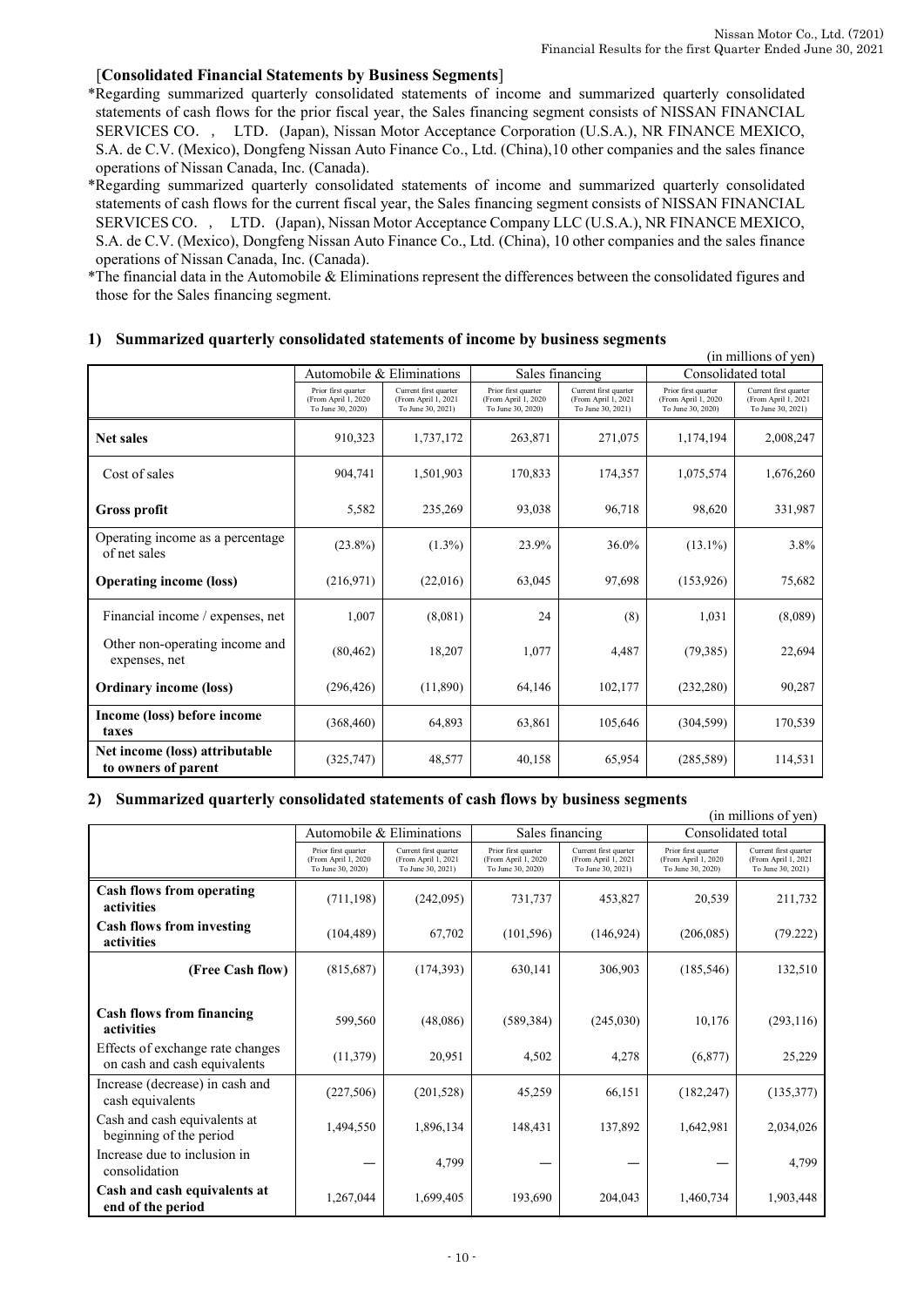# [**Net sales and profits or losses by region**]

| $\frac{1}{2}$ . The second second state $\frac{1}{2}$ . The second second second second second second second second second second second second second second second second second second second second second second second second s |            |                  |           |         |                                |            |              | (in millions of yen) |
|---------------------------------------------------------------------------------------------------------------------------------------------------------------------------------------------------------------------------------------|------------|------------------|-----------|---------|--------------------------------|------------|--------------|----------------------|
|                                                                                                                                                                                                                                       | Japan      | North<br>America | Europe    | Asia    | Other<br>overseas<br>countries | Total      | Eliminations | Consolidated         |
| Net sales                                                                                                                                                                                                                             |            |                  |           |         |                                |            |              |                      |
| (1) Sales to third<br>parties                                                                                                                                                                                                         | 339,865    | 539,029          | 93,491    | 139,110 | 62,699                         | 1,174,194  |              | 1,174,194            |
| (2) Inter-segment<br>sales                                                                                                                                                                                                            | 133,262    | 34,638           | 13,644    | 64,752  | 1,305                          | 247,601    | (247, 601)   |                      |
| Total                                                                                                                                                                                                                                 | 473,127    | 573,667          | 107,135   | 203,862 | 64,004                         | 1,421,795  | (247, 601)   | 1,174,194            |
| Operating income<br>$(\text{loss})$                                                                                                                                                                                                   | (123, 301) | (25,794)         | (17, 411) | 7,786   | (4,720)                        | (163, 440) | 9,514        | (153, 926)           |

### Prior first quarter (From April 1, 2020 To June 30, 2020)

### Current first quarter (From April 1, 2021 To June 30, 2021)

|                                     |          |                  |          |         |                                |           |              | (in millions of yen) |
|-------------------------------------|----------|------------------|----------|---------|--------------------------------|-----------|--------------|----------------------|
|                                     | Japan    | North<br>America | Europe   | Asia    | Other<br>overseas<br>countries | Total     | Eliminations | Consolidated         |
| Net sales                           |          |                  |          |         |                                |           |              |                      |
| $(1)$ Sales to third<br>parties     | 416,416  | 989,799          | 201,890  | 199,833 | 200,309                        | 2,008,247 |              | 2,008,247            |
| $(2)$ Inter-segment<br>sales        | 336,520  | 79,421           | 41,990   | 119,520 | 5,610                          | 583,061   | (583,061)    |                      |
| Total                               | 752.936  | 1,069,220        | 243,880  | 319,353 | 205,919                        | 2,591,308 | (583,061)    | 2,008,247            |
| Operating income<br>$(\text{loss})$ | (50,206) | 109,820          | (19,045) | 20,637  | 11,041                         | 72,247    | 3,435        | 75,682               |

Notes: 1. Regions represent the location of the Company and its group companies.

2. Areas are segmented based on their geographical proximity and their mutual operational relationship.

3. Major countries and areas which belong to segments other than Japan are as follows:

- (1) North America : The United States of America, Canada, and Mexico
- (2) Europe : France, The United Kingdom, Spain, Russia, and other European countries
- (3) Asia : China, Thailand, India, and other Asian countries
- (4) Other overseas countries : Oceania, Middle East, South Africa, and Central & South America excluding Mexico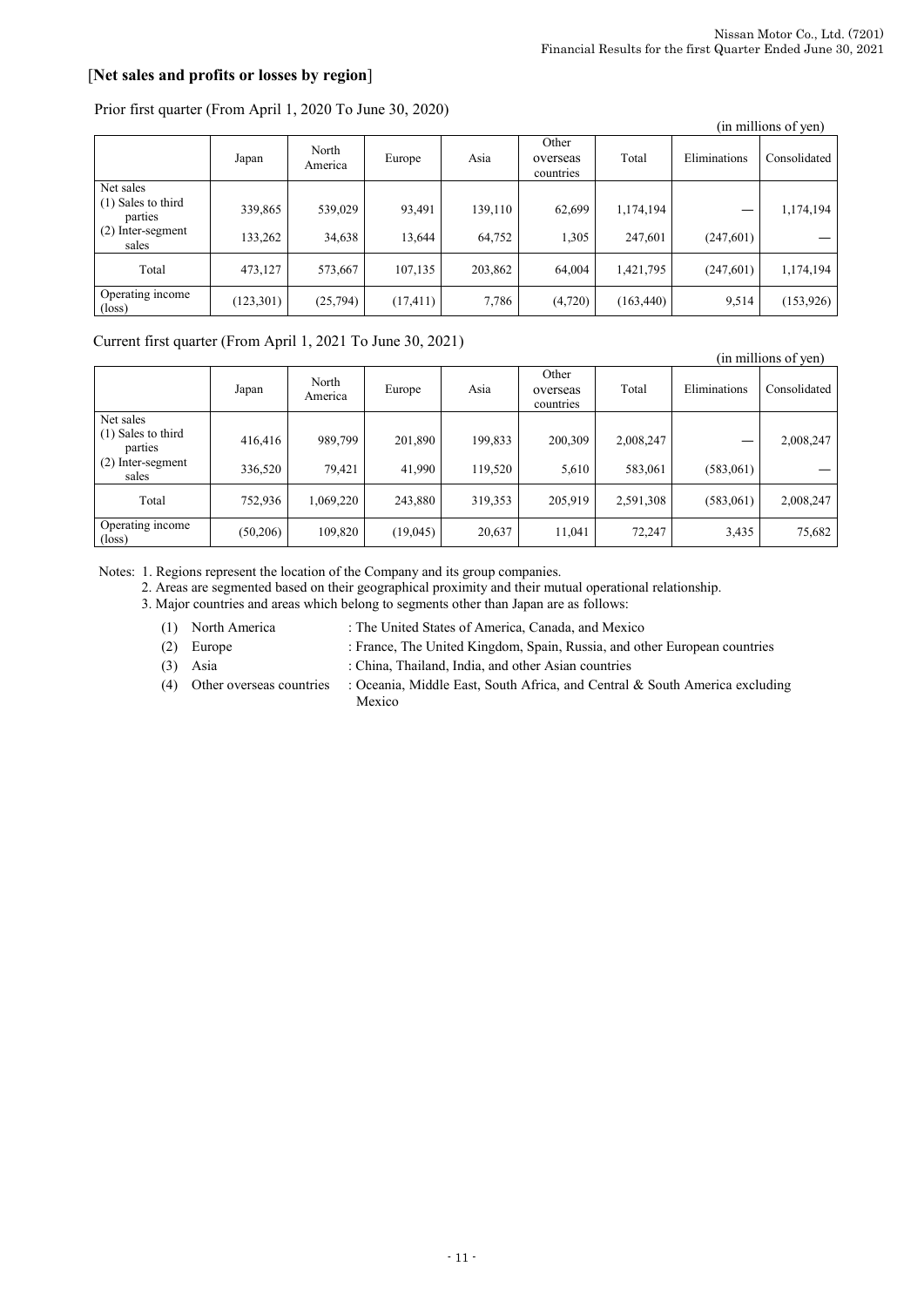## **[Information about geographical area]**

# **(Net sales)**

|               | (in millions of yen) |         |        |         |           |           |  |  |  |
|---------------|----------------------|---------|--------|---------|-----------|-----------|--|--|--|
| North America |                      |         |        | Other   |           |           |  |  |  |
| Japan         |                      |         | Europe | Asia    | overseas  | Total     |  |  |  |
|               |                      | U.S.A.  |        |         | countries |           |  |  |  |
| 279,283       | 534,758              | 446,420 | 11,331 | 178,723 | 70,099    | 1,174,194 |  |  |  |

### Prior first quarter (From April 1, 2020 To June 30, 2020)

Current first quarter (From April 1, 2021 To June 30, 2021)

|               |         |         |         |         |           | (in millions of yen) |
|---------------|---------|---------|---------|---------|-----------|----------------------|
| North America |         |         |         | Other   |           |                      |
| Japan         |         |         | Europe  | Asia    | overseas  | Total                |
|               |         | U.S.A.  |         |         | countries |                      |
| 358,618       | 959,012 | 767,789 | 226,081 | 230,608 | 233,928   | 2,008,247            |

Notes: 1. Regions represent customers' location.

2. Areas are segmented based on their geographical proximity and their mutual operational relationship.

3. Major countries and areas which belong to segments other than Japan are as follows:

(1) North America : The United States of America, Canada, and Mexico

(2) Europe : France, The United Kingdom, Spain, Russia, and other European countries

(3) Asia : China, Thailand, India, and other Asian countries

(4) Other overseas countries : Oceania, Middle East, South Africa, Central & South America excluding Mexico, etc.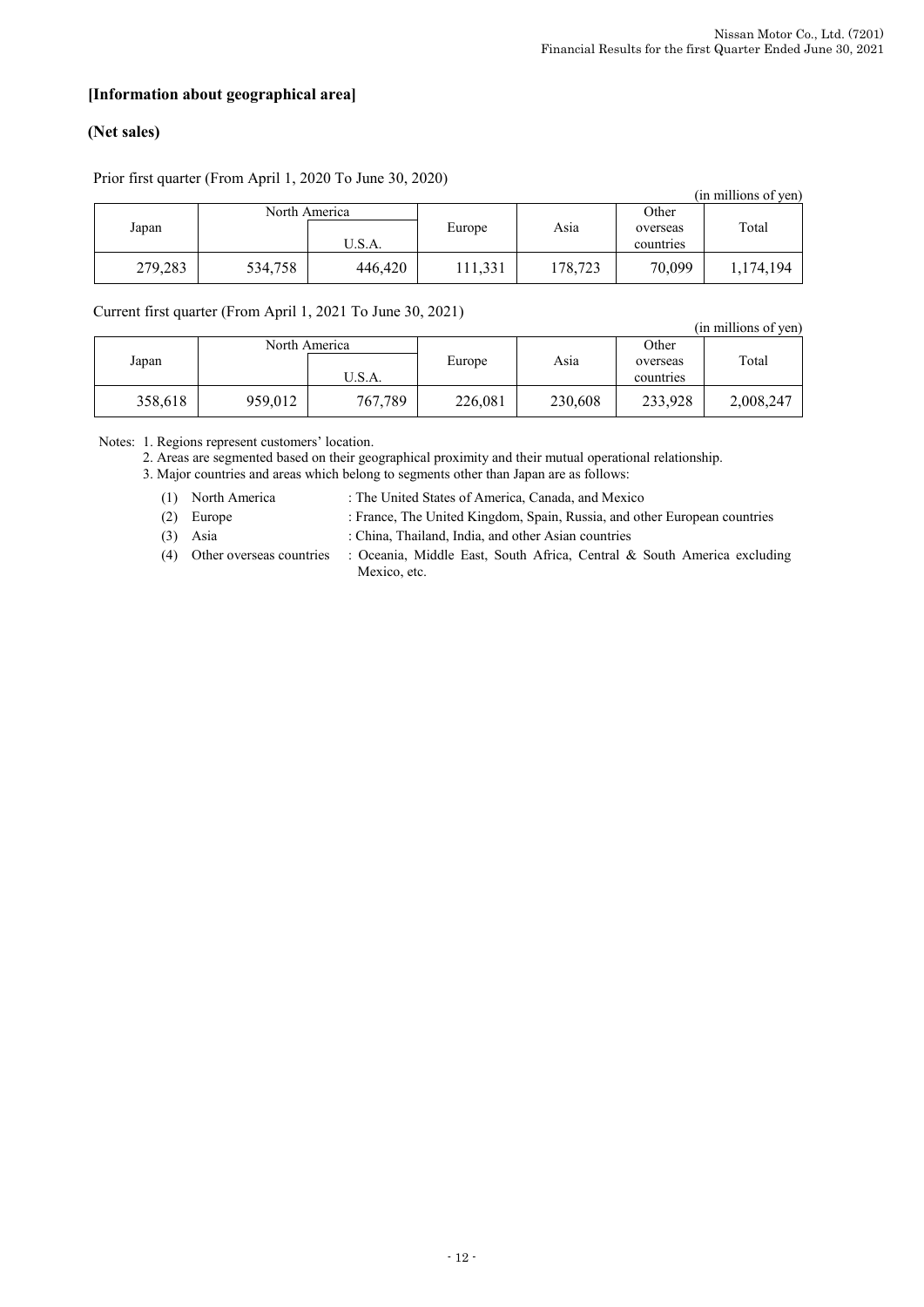# **2. Other Information**

The former Representative Directors of the Company were indicted on suspicion of violating the Financial Instruments and Exchange Act (charged with submitting false Securities Reports) and a former Representative Director and Chairman was additionally indicted on suspicion of violating the Companies Act (charged with aggravated breach of trust). In conjunction with these indictments, the Company itself was indicted on suspicion of violating the Financial Instruments and Exchange Act. The Company took this situation very seriously and formed a Special Committee for Improving Governance (SCIG) consisting of several independent third parties and independent Outside Directors of the Company. On March 27, 2019, Nissan's board of directors received a report from the SCIG that summarizes the committee's proposals for governance improvements and recommends a framework for the best governance as a foundation for Nissan business operations in the future. The Company has made the transition to a three statutory committee format.

On September 9, 2019, the board of directors of the Company received a report from the Audit Committee on the internal investigation into misconduct led by the Company's former chairman and others. As stated in the timely disclosure released on September 9, 2019 "Nissan board receives report on misconduct led by former chairman and others", the report confirmed specific instances of misconduct. Among these instances, Ghosn's personal use of the company's assets and improper payments of financial "incentives" to Nissan distributors instructed by Ghosn are as follows. Since September 9, 2019, there have been no changes made to the following contents at the time of submission of this report. In the future, if significant progress occurs in the following contents, we will disclose in accordance with relevant laws and regulations.

A) Ghosn's personal use of the company's assets

The report confirms that Ghosn used the company's assets for personal benefit, including:

- purchase of residences for exclusive personal use in Beirut and Rio de Janeiro using roughly 27 million U.S. dollars in investment funds from Zi-A Capital, a Nissan subsidiary established under the guise of investing in promising technology start-ups, and further misuse of other company funds to purchase or rent additional residences for personal use;
- payment of sums totaling more than 750,000 U.S. dollars to Ghosn's sister on the basis of a fictitious consulting contract, starting in 2003 and extending for over 10 years with no evidence of any services having been rendered;
- personal use of the corporate jets by Ghosn and members of his family;
- improper use of expenses toward family vacations and gifts of a personal nature;
- instruction of donations totaling more than 2 million U.S. dollars of company funds to universities in Ghosn's ancestral home country of Lebanon with no legitimate business purpose;
- transfer to Nissan in 2008 of foreign exchange swap contracts bearing unrealized losses of roughly 1.85 billion yen, based on a deceptive explanation to the Company's board regarding the nature of the transaction (in 2009, the swap contracts were secretly transferred back to a company related to Ghosn after being flagged as improper by Japan's financial authorities);
- improper payments totaling roughly 7.8 million Euros to Ghosn from Nissan-Mitsubishi B.V. ("NMBV"), which is a joint venture established by Nissan and MITSUBISHI MOTORS CORPORATION, paid from April 2018 onward under the pretext of a salary and an employment contract with NMBV, despite the fact that no contract had been approved by the NMBV's board of directors.

In an unfair dismissal lawsuit filed in the Amsterdam District Court by Ghosn against NMBV and another Nissan subsidiary, NMBV brought a counterclaim against Ghosn for repayment of the sums Ghosn appropriated unlawfully from NMBV. On May 20, 2021, The Amsterdam District Court dismissed Ghosn's claims and ordered Ghosn to return roughly 5 million Euros.

B) Improper payments of financial "incentives" to Nissan distributors instructed by Ghosn

Ghosn instructed a Nissan subsidiary to make payments totaling 14.7 million U.S. dollars to a distributor managed by an acquaintance outside Japan who had previously offered him personal financial support (a fact Ghosn withheld from Nissan's board of directors and the relevant departments within the company). Payments were made under the pretext of covering expenses for special business projects and were approved through Nissan's CEO Reserve, an emergency budget over which only Ghosn and a selected few direct subordinates had approval authority.

Ghosn also instructed a Nissan subsidiary to make payments totaling 32 million U.S. dollars to a distributor outside Japan, an employee of which transferred tens of millions of dollars to Ghosn and a company related to Ghosn (a fact Ghosn withheld from Nissan's board of directors and the relevant departments within the company). Payments were made under the pretext of granting financial incentives to the distributor in question and were approved through the CEO Reserve.